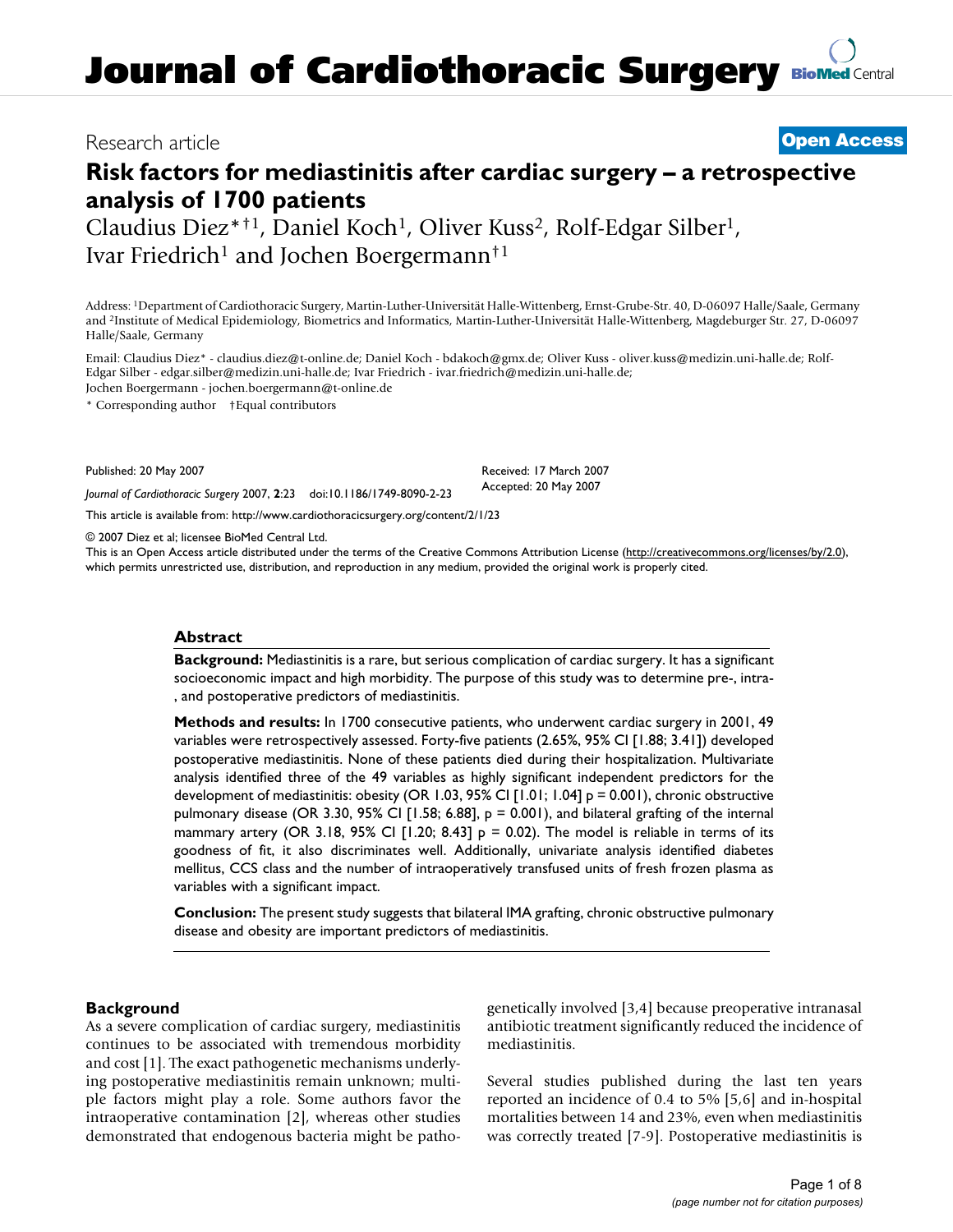also associated with high long-term mortality [10,11]. Braxton et al. compared in a 4-year follow-up study the survival rates of patients with and without mediastinitis after cardiac operations. Eighty nine percent of patients survived in the non-mediastinitis group compared to 65% in the mediastinitis group after four years [10].

In 1963 Shumacker and Mandelbaum first described a method for the treatment of postoperative mediastinitis [12] which still forms the basis for current therapeutic approaches in some centers [13]. Their approach included early surgical debridement, insertion of a drainage system with continuous irrigation with antibiotic solution and primary wound closure.

Modern management of mediastinitis with early aggressive debridement followed by delayed wound closure has been reported to reduce early mortality to less than 20%.

The vacuum-assisted closure (VAC) was introduced in 1997 [14] and combines the advantages of both open and closed treatment. Besides an improved local perfusion and oxygenation, the quantitative bacterial flora is rapidly reduced and the formation of scar tissue is stimulated [15,16]. Intermittent suction additionally may promote wound healing by local reactive hyperemia if suction stops [17]. Several studies showed the benefits of a VAC therapy in terms of shorter hospitalizations, earlier secondary wound closure and a lower mortality compared to a conventional therapy [18-20]. However, evidence-based guidelines for the treatment of postoperative mediastinitis have not been established and published yet.

In this study, we evaluated pre-, intra-, und postoperative risk factors for mediastinitis and compared the results with a previous report from our department [21]. This report analysed 112 mediastinitis patients from 1988 to 1999. There were two major reasons for a new mediastinitis study from our department. First, we wanted to know how several surgical modifications at the end of 1990s in our clinic (e.g. more frequent IMA use, sternal closure with wires instead of sutures) influenced the prevalence of postoperative mediastinitis. Second, we wanted to examine if the increased incidence of multiple comorbidities among our patients during the recent decade (e.g. increased age, more obese patients) may lead to an increase in mediastinitis after cardiac surgery.

### **Material, methods and statistics** *Patients*

The study group consisted of 1700 patients who underwent cardiac surgery with or without extracorporeal circulation. Patients were recruited from the Department of Cardiothoracic Surgery at the University of Halle-Wittenberg and an associated private heartcenter. Patients undergoing sole CABG, sole valve replacement/repair, or combined CABG/valve procedures were included in the analysis.

The surgical procedures among our study population were as follows: sole CABG ( $n = 1438$ ), sole valve procedure ( $n = 1438$ )  $= 155$ ), combination of CABG and valve procedure (n = 89) and other procedures, e.g. ASD closure, (n = 18). IMA harvesting was performed with a pedicle in 85% ( $n =$ 1029) and 15% in a skeletonized way ( $n = 182$ ). The prophylactic antibiotic regimen in both centers included the intravenous administration of 2 g Cefotiam one hour preoperatively and six hours postoperatively. Cefotiam was usually continued in all patients with valve procedures (2 g iv tid) until all chest tubes and the central venous catheter were removed.

#### *Data collection and definition of variables*

Data were retrospectively collected from patient records and entered into an Excel spreadsheet. For most variables, data were missing in fewer than 0.5% of patients.

Where appropriate, variables such as duration of cardiopulmonary bypass and duration of artificial ventilation were analyzed as continuous parameters. All other variables were analyzed as categorical variables. All patients in the mediastinitis group had purulent deep sternal wound infections requiring extensive debridement and drainage as well as bacteriological analyses. Superficial wound infections sparing the sternum and not requiring extensive debridement and drainage were not classified as mediastinitis. Microbiological assessment of intraoperative wound swabs was performed at the Institute of Medical Microbiology of the University of Halle or in the Laboratory Dr. Reising-Ackermann in Leipzig, Germany.

Where appropriate, we used the EuroSCORE-criteria to define the variables; e.g. renal failure was considered to be present when serum creatinine levels exceeded 200 μmol/ l. The term "diabetes" was used for all patients with diabetes, insulin dependent and non-dependent. Chronic obstructive pulmonary disease refers to disease with longterm bronchodilator or steroid therapy.

### *Mediastinitis treatment*

Patients with suspected and/or manifest mediastinitis underwent aggressive surgical exploration with debridement of infected soft tissue and bone using a rongeur and removal of all sternal wires. Two sets of wound swabbings were sent for culture. The wound was then irrigated with antibiotic solution. Nine patients received initial rewiring of the sternum by the method described by Robiscek [22] and insertion of a drainage system followed by bilateral pectoralis muscle mobilization to cover the sternum. Subcutaneous tissue and skin were closed with single sutures.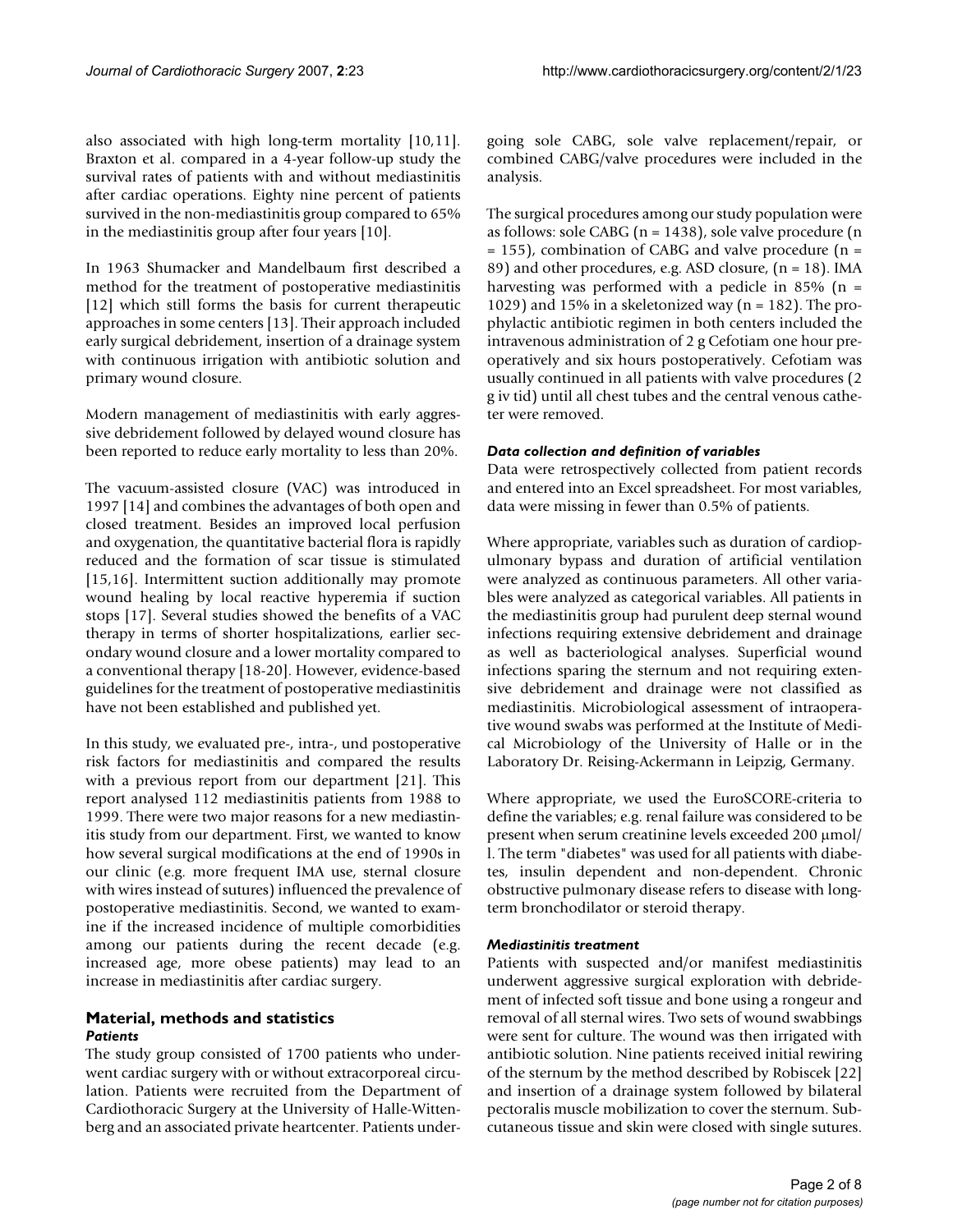The wound was irrigated continuously with antiseptic solution (0,5% povidone-iodine; 4 liters per 24 hours) for at least three days followed by a continuous saline wash (4 liters per 24 hours) for 72 hours. Swabbings from the saline wash were taken every 24 hours and if they were sterile, the catheters were removed stepwise. None of the patients underwent a reoperation.

However, the majority of patients received a vacuumassisted closure (100 mm Hg suction) after aggressive debridement to expedite the healing process. The foams were changed every third day with concomitant wound swabbings. After sufficient healing, the wounds were either closed with sternal rewiring and muscle flap reconstruction  $(n = 30)$  or, in case of loss of sternal bone, with an omentum plastic ( $n = 6$ ) and secondary wound healing.

The results from the wound swabbings dictated the antibiotic regimen. Patients with suspected and/or manifest mediastinitis initially received Piperacilline 2 g iv tid in combination with a β-lactamase inhibitor and, if necessary, the regimen was changed according to the resistogrammes.

#### *Statistics*

Statistical evaluation was performed using SPSS 11 for Windows [23]. After testing for (non)-normality with the Shapiro-Wilk test, continuous parameters were analyzed with non-parametric tests for independent groups. Categorical variables were analyzed with the Chi-Square-test or, where appropriate, with Fisher's exact test. A p-value < 0.05 was considered significant. Predictors of mediastinitis were analyzed with multivariate logistic regression (stepwise forward algorithm); goodness of fit was tested with the Hosmer-Lemeshow test. A Receiver Operating Characteristic analysis (ROC) with the data from the logistic regression was used to determine if the model sufficiently discriminates between patients with and without mediastinitis.

Data are shown either as mean  $\pm$  standard deviation or median with range.

#### **Results**

#### *Incidence, hospital stay and in-hospital mortality*

Forty-five of 1700 patients operated on in 2001 (2.65%) developed postoperative mediastinitis. Twelve patients (27%) had already been transferred to the rehabilitation facilities and were readmitted for the treatment of postoperative mediastinitis. The mean postoperative length of stay was  $43 \pm 35$  days (95% CI: 32; 54) for the mediastinitis group compared to  $19 \pm 17$  days (95% CI: 18; 20) for patients without mediastinitis ( $p < 0.001$ ). None of the 45 patients in the mediastinitis group died, whereas 73 patients in the non-mediastinitis group (4.4%) expired during their hospital stay.

#### *Preoperative risk factors analysis*

By univariate analysis, the following six variables were associated with an increased risk of mediastinitis (p < 0.05): body mass (respectively body mass index), chronic obstructive pulmonary disease (COPD), CCS class, bilateral IMA use and diabetes mellitus (Table 1).

#### *Perioperative risk factor analysis*

We examined the following perioperative parameters: urgency (elective, urgent, emergency), use of intraaortic balloon counterpulsation, operative time, duration of cardiopulmonary bypass, catecholamines dose, transfusion of red cell or platelet concentrates, number of transfused units of fresh frozen plasma, and lowest intraoperative body temperature. Only the number of intraoperatively transfused units of fresh frozen plasma proved to be a statistically significant risk factor for the development of mediastinitis (598  $\pm$  361 ml versus 1600  $\pm$  0 ml). This finding is based on one single patient, however.

#### *Postoperative risk factor analysis*

Postoperative variables included postoperative bleeding, body temperature, catecholamine dose, cardiac enzyme levels (creatinine kinase, troponin I), and duration of artificial ventilation. None of these variables showed a significant difference between the groups with versus without mediastinitis.

#### *Multivariate logistic regression model*

The significant variables except FFP transfusion and some almost significant variables ( $p < 0.1$ ) from the univariate analysis (peripheral arterial disease, preoperative hemoglobin level, duration of operation, duration of bypass, postoperative intraaortic balloon counterpulsation) were included in the multivariate logistic regression analysis. Three independent predictors of mediastinitis were identified (Table 2).

Goodness of fit was tested with the Hosmer-Lemeshow test (third step:  $p = 0.59$ ,  $\chi^2 = 6.47$ ). The generated model showed a useful goodness of fit. To discriminate between patients with and without mediastinitis, a ROC analysis was performed with the data from the logistic regression (Figure 1).

#### *Bacteriology*

S. aureus was isolated from 16 wounds (32%) and S. epidermidis from 12 wounds (24%). From the remaining wounds, several other bacterial species could be isolated, including E. coli, Klebsiella spp., Pseudomonas aeruginosa, Enterococcus faecalis, Serratia marcescens, and Corynebacterium species. In one mediastinitis patient, no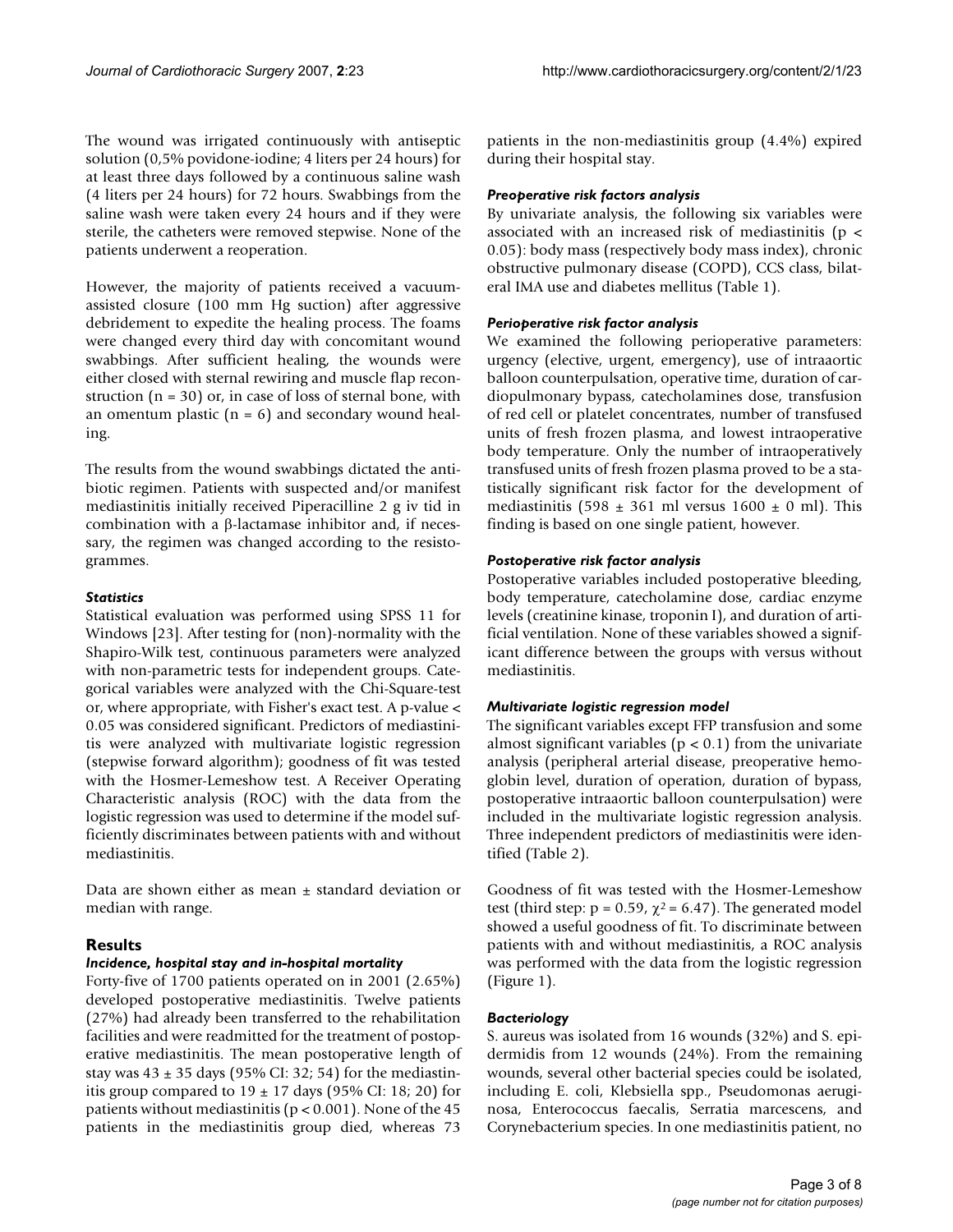#### **Table 1: Prevalence of preoperative risk factors**

| Variable                             | Mediastinitis (n) | $\Sigma(n)$      | P                       |       |
|--------------------------------------|-------------------|------------------|-------------------------|-------|
|                                      | No                | Yes              |                         |       |
| Age (years)                          | $64.1 \pm 10.2$   | $66.5 \pm 8.73$  | 1700                    | 0.71  |
| Gender                               |                   |                  |                         |       |
| Male                                 | 1175              | 37               | 1212                    | n.s.  |
| Female                               | 479               | 8                | 487                     |       |
| Body mass index (kg/m <sup>2</sup> ) | 28.0              | 29.8             | 1700                    | 0.008 |
| Hypertension                         |                   |                  |                         |       |
| No                                   | 273               | $\overline{7}$   | 280                     | n.s.  |
| Yes                                  | 1381              | 38               | 1419                    |       |
| Diabetes mellitus                    |                   |                  |                         |       |
| No                                   | 1086              | 23               | 1109                    | 0.05  |
| Yes                                  | 568               | 22               | 590                     |       |
| <b>Active Smoking</b>                |                   |                  |                         |       |
| No                                   | 858               | 15               | 873                     | n.s.  |
| Yes                                  | 295               | $\mathbf{H}$     | 306                     |       |
| COPD                                 |                   |                  |                         |       |
|                                      |                   |                  |                         |       |
| No                                   | 1507              | 35               | 1542                    | 0.006 |
| Yes                                  | 147               | 10               | 157                     |       |
| Peripheral vascular disease          |                   |                  |                         |       |
| No                                   | 1465              | 39               | 1504                    | n.s.  |
| Yes, untreated                       | 132               | 3                | 135                     |       |
| Yes, treated                         | 56                | 3                | 59                      |       |
| Ejection fraction $(\% \pm SD)$      | $59.6 \pm 15.8$   | $58.7 \pm 15.0$  | 1700                    | n.s.  |
| Previous cardiac surgery             |                   |                  |                         |       |
| No                                   | 1607              | 45               | 1652                    | n.s.  |
| Yes                                  | 47                | 0                | 47                      |       |
| NYHA class                           |                   |                  |                         |       |
| ı                                    | 113               | 3                | 116                     | n.s.  |
| $\mathsf{I}\mathsf{I}$               | 882               | 9                | 901                     |       |
| Ш                                    | 566               | 20               | 586                     |       |
| IV                                   | 55                | $\overline{2}$   | 57                      |       |
| CCS class                            |                   |                  |                         |       |
|                                      |                   |                  |                         |       |
| L                                    | 100               | 0                | 100                     | 0.02  |
| $\mathsf{I}$                         | 725               | 15               | 740                     |       |
| $\mathop{\mathsf{III}}\nolimits$     | 686               | 23               | 709                     |       |
| IV                                   | 104               | $\overline{7}$   | $\mathbf{H}$            |       |
| Renal insufficiency                  |                   |                  |                         |       |
| No                                   | 1318              | 30               | 1348                    | n.s.  |
| Yes, compensated                     | 309               | 4                | 323                     |       |
| Yes, dialysis                        | 16                | I                | 17                      |       |
| Status post renal transplantation    | 4                 | 0                | $\overline{\mathbf{4}}$ |       |
| Hemoglobin (mmol/l ± SD)             | $8.6 \pm 1.1$     | $8.4 \pm 1.2$    | 1697                    | n.s.  |
| Creatinine (µmol/l ± SD)             | $96.7 \pm 64.9$   | $109.1 \pm 58.7$ | 1690                    | n.s.  |
| Blood urea nitrogen (mmol/l ± SD)    | $6.8 \pm 3.2$     | $7.5 \pm 4.4$    | 1672                    | n.s.  |
| Surgical technique                   |                   |                  |                         |       |
| cardiopulmonary bypass               | 1276              | 32               | 1308                    | n.s.  |
| OPCAB                                | 276               | 9                | 285                     |       |
| <b>PACAB</b>                         | 8                 | 0                | 8                       |       |
| <b>MIDCAB</b>                        | 84                | 4                | 88                      |       |
|                                      |                   |                  |                         |       |
| Number of bypasses (n ± SD)          | $2.6 \pm 1.2$     | $2.7 \pm 1.1$    | 1699                    | n.s.  |
| Use of LIMA                          |                   |                  |                         |       |
| No                                   | 479               | 9                | 488                     | n.s.  |
| Yes                                  | 1175              | 36               | 2                       |       |
| Bilateral IMA use                    |                   |                  |                         |       |
| No                                   | 1587              | 40               |                         | 0.02  |
| Yes                                  | 67                | 5                |                         |       |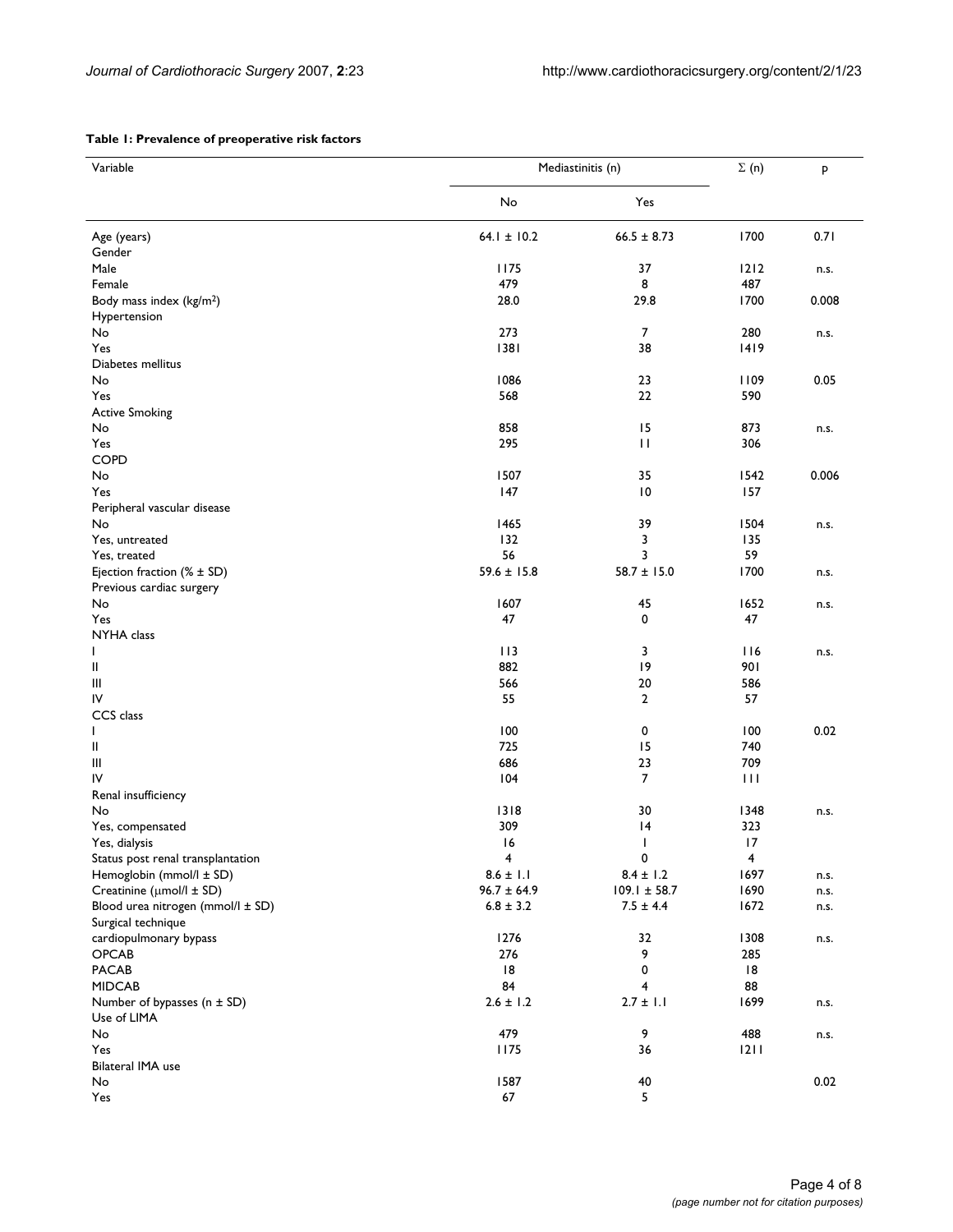| Table 1: Prevalence of preoperative risk factors (Continued) |  |  |  |
|--------------------------------------------------------------|--|--|--|
|--------------------------------------------------------------|--|--|--|

| Total arterial revascularization |      |         |      |       |
|----------------------------------|------|---------|------|-------|
| No                               | 1276 | $\cdot$ | 1307 | 11.3. |
| Yes                              | 378  | 14      | 392  |       |

Prevalence of preoperative risk factor among the study population. Data are shown either as absolute numbers or as mean ± SD. Besides several demographic data, there are also variables describing clinical conditions and surgical technique.

bacteria could be initially isolated, but S. aureus was found in a swabbing obtained three days later during a foam exchange for VAC therapy. In six patients, we identified a mixed mediastinal flora.

#### **Discussion**

Since it was first introduced by Julien et al. in 1957, median sternotomy has been established as the standard approach for open heart surgery [24]. Mediastinitis continues to be a major complication of cardiac surgery and is associated with tremendous morbidity and cost. The incidence of postoperative mediastinitis varied between 0.5 and 5% in several studies. Our reported incidence of 2.65% is in agreement with recently published results [21,25]. Long-term mortality has been extensively investigated in several studies. Ridderstolpe et al. showed a 30 day mortality of 1%, and a mortality of 7.2% after one year of follow-up.

The economic impact of postoperative mediastinitis has also been evaluated in several studies, most of which were conducted in the United States. Very few studies apply to German hospitals. Our data show a significantly prolonged hospital stay. On the average, patients with mediastinitis were hospitalized 24 days longer than patients without this complication. Hollenbeak et al. reported that the mediastinitis treatment required 20 additional hospital days [1]. Our data come quite close to the data from this study.

During the recent ten years, several studies evaluated risk factors for postoperative mediastinitis [2,7-9,21,25-40]. It is of note, however, that low patient numbers and multiple statistical tests can lead to false positive results [41]. While the above mentioned studies did identify numerous predisposing factors, they also led to some contradictions, primarily because mediastinitis, deep sternal wound infection, and sternal instability were defined differently from one study to the next. This is compounded by geographical differences, different study durations and varying endpoints.

The most frequently mentioned risk factor is obesity. Our data also show that the risk for mediastinitis increases by three percent per additional kilogram body mass per square meter body surface. Why obesity presents a risk factor was discussed by Milano et al. and Bitkover et al. [2,41]. The etiology relates to increased postoperative mechanical loads, facilitated bacterial contamination, and failure to adjust antibiotic doses to body mass, an error that leads to inappropriately low tissue antibiotic concentrations. Additionally, the bradytrophic properties of fatty tissue contribute to poor wound healing.

Our data also link bilateral IMA use to an increased risk of postoperative mediastinitis. This is explained by reduced sternal perfusion after IMA dissection [34]. One animal study demonstrated that sternal blood flow was decreased by 90% after bilateral IMA dissection [42]. Carrier et al. showed that after bilateral IMA dissection, sternal perfusion was reduced by  $24 \pm 6\%$ . Four weeks postoperatively, sternal blood flow was still reduced by  $2 \pm 2\%$  [43]. Low sternal perfusion may lead to tissue necrosis and can impair wound healing. This is contradicted by several studies which demonstrated that bilateral IMA use is not associated with increased rates of postoperative mediastinitis [27,44]. Both authors skeletonize the IMA instead of dissecting it with a pedicle. Even diabetic patients benefit from skeletonized IMA dissection [45,46]. IMA harvesting might indeed contribute to the development of

|  |  | Table 2: Final multivariate model |  |
|--|--|-----------------------------------|--|
|--|--|-----------------------------------|--|

| Variable        |         | в     | SD    | Wald     | P (Wald) | Odds Ratio | 95% CI |  |
|-----------------|---------|-------|-------|----------|----------|------------|--------|--|
| Body mass index | 0.03    | 0.009 | 10.51 | 0.001    | 1.03     | 1.012      | .049   |  |
| <b>COPD</b>     | 1.19    | 0.37  | 10.17 | 0.001    | 3.30     | 1.58       | 6.88   |  |
| <b>BIMA</b> use | I.I5    | 0.49  | 5.44  | 0.020    | 3.18     | .20        | 8.43   |  |
| Constant        | $-6.33$ | 0.82  | 59.17 | < 0.0001 | 0.002    |            |        |  |

Final multivariate model. B denotes the coefficient derived from computed stepwise logistic regression and the Odds ratio is statistically e<sup>coefficient</sup> and describes the probability of having a mediastinitis in the presence of a risk factor. The Wald test was obtained by comparing the maximum likelihood estimate of the slope parameter to an estimate of its standard error. SD is the standard error of B and the 95% CI refers to the Odds ratio.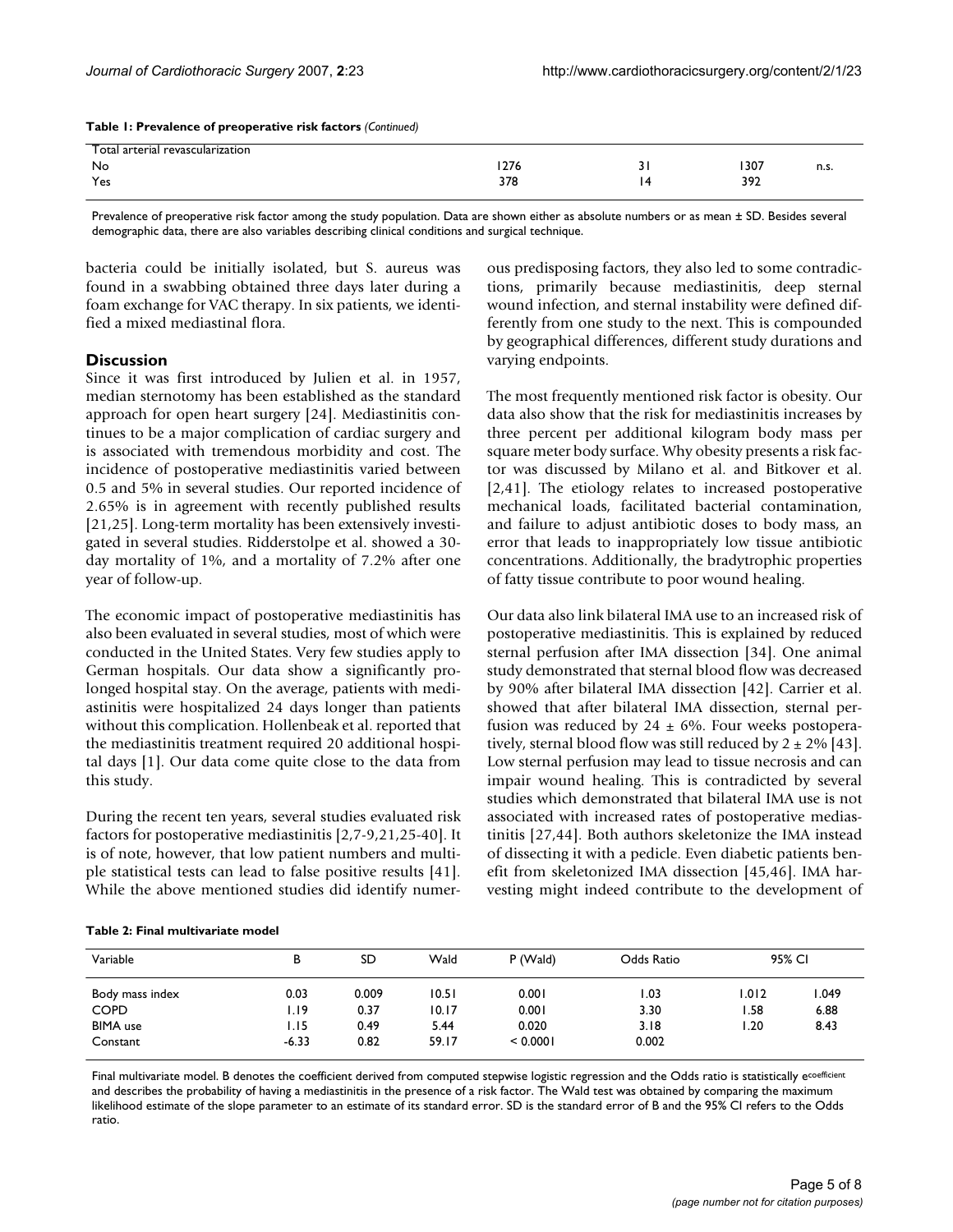

# Figure 1

ROC-Diagram of sensitivity versus 1-specificity for all possible cut-off values. The area under the curve (AUC) is 69.3% [95% CI 61.3, 77.4], p < 0.0001), which translates into acceptable discrimination of the final model.

postoperative mediastinitis in our study because the majority of this conduit was dissected as a pedicle.

The third independent predisposing factor in our study population was COPD, which was associated with a more than threefold increased risk of postoperative mediastinitis, possibly as a result of frequent coughing, which might contribute to wound dehiscence and thereby facilitate bacterial migration [38]. Patients with COPD also experience more frequent respiratory infections and prolonged weaning from artificial ventilation [33,40,47].

We also compared the identified risk factors with data from a recent report from our department [21]. The only risk factor common to both studies was obesity, whereas low cardiac output, smoking, age, postoperative respiratory failure and the type of sternal closure were not related to the risk of postoperative mediastinitis.

It is noteworthy that we found no difference in the prevalence of mediastinitis between operations with or without extracorporeal circulation (Off-pump).

Our data also demonstrate the need for preventive measures. Weight reduction (in case of elective surgery), weight adapted perioperative antibiotic treatment and a strict antidiabetic regimen proved to be effective procedures [17,22,24].

# **Conclusion**

We conclude from our study that bilateral IMA grafting, chronic obstructive pulmonary disease with long-term bronchodilator therapy and obesity are important predictors of mediastinitis after cardiac surgery.

# **Abbreviations**

ASD – atrial septal defect, COPD – chronic obstructive pulmonary disease, (L)IMA – (left) internal mammary artery, OR – Odds ratio, ROC – Receiver operating characteristics, VAC – Vacuum assisted closure.

# **Competing interests**

The author(s) declare that they have no competing interests.

# **Authors' contributions**

CD, IF and JB designed the study and developed the database. CD transferred the data into SPSS, performed the statistical analysis and drafted the manuscript.

JB critically revised the manuscript in cooperation with the co-authors and interpreted the data. CD and JB contributed equally to this study.

DK examined the patient files and collected the data in an Excel-sheet. He also was involved in the coordination and interpretation of the data.

OK considerably helped with the advanced statistical analysis (multivariate analysis and ROC) and the interpretation of data.

IF revised the manuscript and analysed the statistical data.

RES as the department chair supported this study, participated in designing the study and critically revised the manuscript.

All authors have read and approved the submitted version of the manuscript.

# **Acknowledgements**

We would like to appreciate the technical assistance of Mrs. M. Wandrey.

### **References**

- 1. Hollenbeak CS, Murphy DM, Koenig S, Woodward RS, Dunagan WC, Fraser VJ: **[The clinical and economic impact of deep chest sur](http://www.ncbi.nlm.nih.gov/entrez/query.fcgi?cmd=Retrieve&db=PubMed&dopt=Abstract&list_uids=10936131)[gical site infections following coronary artery bypass graft](http://www.ncbi.nlm.nih.gov/entrez/query.fcgi?cmd=Retrieve&db=PubMed&dopt=Abstract&list_uids=10936131) [surgery.](http://www.ncbi.nlm.nih.gov/entrez/query.fcgi?cmd=Retrieve&db=PubMed&dopt=Abstract&list_uids=10936131)** *Chest* 2000, **118:**397-402.
- 2. Milano CA, Kesler K, Archibald N, Sexton DJ, Jones RH: **[Mediastin](http://www.ncbi.nlm.nih.gov/entrez/query.fcgi?cmd=Retrieve&db=PubMed&dopt=Abstract&list_uids=7554208)[itis after coronary artery bypass graft surgery. Risk factors](http://www.ncbi.nlm.nih.gov/entrez/query.fcgi?cmd=Retrieve&db=PubMed&dopt=Abstract&list_uids=7554208) [and long-term survival.](http://www.ncbi.nlm.nih.gov/entrez/query.fcgi?cmd=Retrieve&db=PubMed&dopt=Abstract&list_uids=7554208)** *Circulation* 1995, **92:**2245-2251.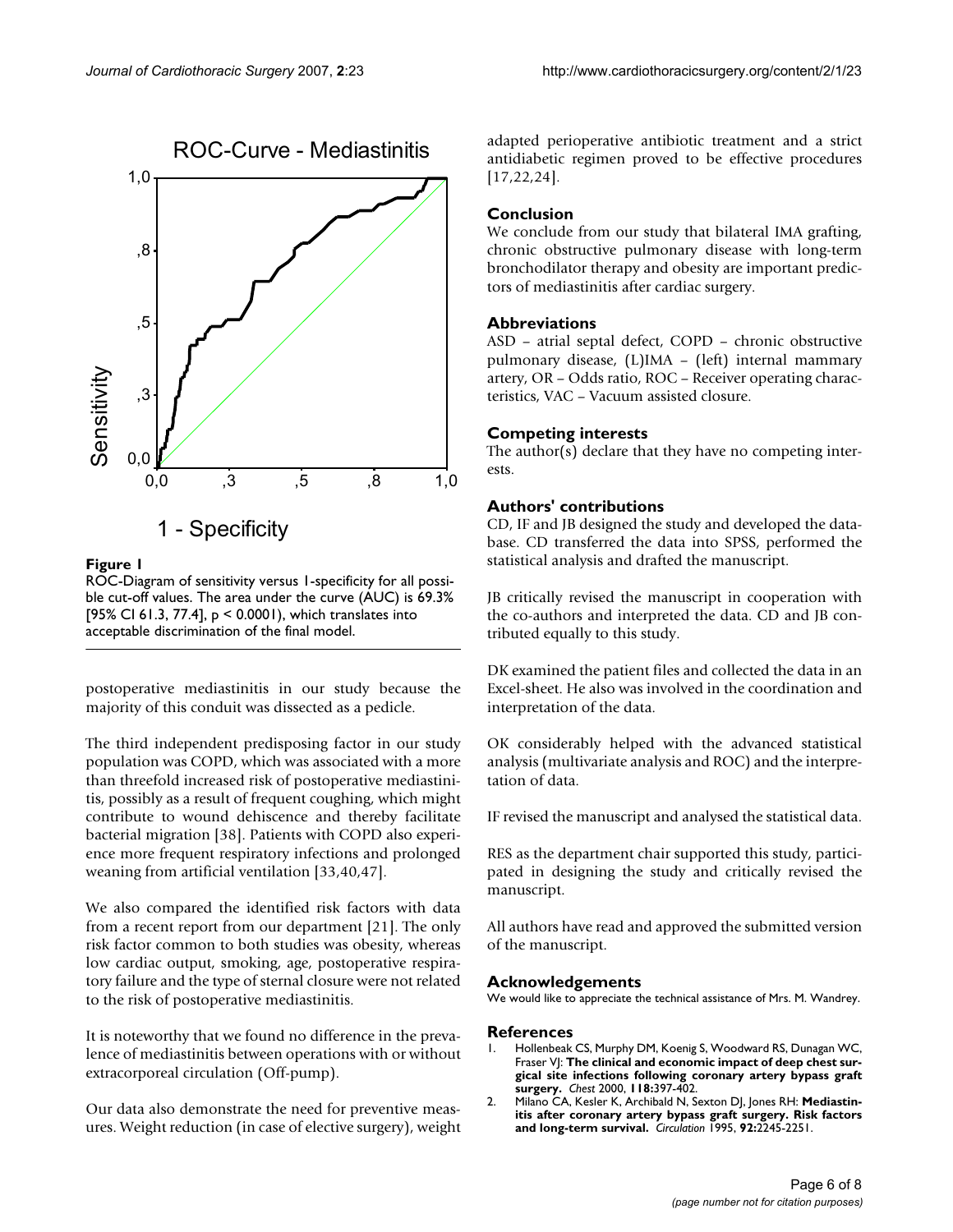- 3. Gardlund B, Bitkover CY, Vaage J: **[Postoperative mediastinitis in](http://www.ncbi.nlm.nih.gov/entrez/query.fcgi?cmd=Retrieve&db=PubMed&dopt=Abstract&list_uids=12062270) [cardiac surgery - microbiology and pathogenesis.](http://www.ncbi.nlm.nih.gov/entrez/query.fcgi?cmd=Retrieve&db=PubMed&dopt=Abstract&list_uids=12062270)** *Eur J Cardiothorac Surg* 2002, **21:**825-830.
- 4. Cimochowski GE, Harostock MD, Brown R, Bernardi M, Alonzo N, Coyle K: **[Intranasal mupirocin reduces sternal wound infec](http://www.ncbi.nlm.nih.gov/entrez/query.fcgi?cmd=Retrieve&db=PubMed&dopt=Abstract&list_uids=11383802)[tion after open heart surgery in diabetics and nondiabetics.](http://www.ncbi.nlm.nih.gov/entrez/query.fcgi?cmd=Retrieve&db=PubMed&dopt=Abstract&list_uids=11383802)** *Ann Thorac Surg* 2001, **71:**1572-8; discussion 1578-9.
- 5. Satta J, Lahtinen J, Raisanen L, Salmela E, Juvonen T: **[Options for the](http://www.ncbi.nlm.nih.gov/entrez/query.fcgi?cmd=Retrieve&db=PubMed&dopt=Abstract&list_uids=9536503) [management of poststernotomy mediastinitis.](http://www.ncbi.nlm.nih.gov/entrez/query.fcgi?cmd=Retrieve&db=PubMed&dopt=Abstract&list_uids=9536503)** *Scand Cardiovasc J* 1998, **32:**29-32.
- 6. Sarr MG, Gott VL, Townsend TR: **[Mediastinal infection after car](http://www.ncbi.nlm.nih.gov/entrez/query.fcgi?cmd=Retrieve&db=PubMed&dopt=Abstract&list_uids=6385892)[diac surgery.](http://www.ncbi.nlm.nih.gov/entrez/query.fcgi?cmd=Retrieve&db=PubMed&dopt=Abstract&list_uids=6385892)** *Ann Thorac Surg* 1984, **38:**415-423.
- 7. Gummert JF, Barten MJ, Hans C, Kluge M, Doll N, Walther T, Hentschel B, Schmitt DV, Mohr FW, Diegeler A: **[Mediastinitis and car](http://www.ncbi.nlm.nih.gov/entrez/query.fcgi?cmd=Retrieve&db=PubMed&dopt=Abstract&list_uids=11981708)[diac surgery--an updated risk factor analysis in 10,373](http://www.ncbi.nlm.nih.gov/entrez/query.fcgi?cmd=Retrieve&db=PubMed&dopt=Abstract&list_uids=11981708) [consecutive adult patients.](http://www.ncbi.nlm.nih.gov/entrez/query.fcgi?cmd=Retrieve&db=PubMed&dopt=Abstract&list_uids=11981708)** *Thorac Cardiovasc Surg* 2002, **50:**87-91.
- 8. El Oakley R, Paul E, Wong PS, Yohana A, Magee P, Walesby R, Wright J: **[Mediastinitis in patients undergoing cardiopulmonary](http://www.ncbi.nlm.nih.gov/entrez/query.fcgi?cmd=Retrieve&db=PubMed&dopt=Abstract&list_uids=9461264) [bypass: risk analysis and midterm results.](http://www.ncbi.nlm.nih.gov/entrez/query.fcgi?cmd=Retrieve&db=PubMed&dopt=Abstract&list_uids=9461264)** *J Cardiovasc Surg (Torino)* 1997, **38:**595-600.
- 9. Abboud CS, Wey SB, Baltar VT: **[Risk factors for mediastinitis](http://www.ncbi.nlm.nih.gov/entrez/query.fcgi?cmd=Retrieve&db=PubMed&dopt=Abstract&list_uids=14759458) [after cardiac surgery.](http://www.ncbi.nlm.nih.gov/entrez/query.fcgi?cmd=Retrieve&db=PubMed&dopt=Abstract&list_uids=14759458)** *Ann Thorac Surg* 2004, **77:**676-683.
- 10. Braxton JH, Marrin CA, McGrath PD, Morton JR, Norotsky M, Charlesworth DC, Lahey SJ, Clough R, Ross CS, Olmstead EM, O'Connor GT: **[10-year follow-up of patients with and without medias](http://www.ncbi.nlm.nih.gov/entrez/query.fcgi?cmd=Retrieve&db=PubMed&dopt=Abstract&list_uids=15366690)[tinitis.](http://www.ncbi.nlm.nih.gov/entrez/query.fcgi?cmd=Retrieve&db=PubMed&dopt=Abstract&list_uids=15366690)** *Semin Thorac Cardiovasc Surg* 2004, **16:**70-76.
- 11. Braxton JH, Marrin CA, McGrath PD, Ross CS, Morton JR, Norotsky M, Charlesworth DC, Lahey SJ, Clough RA, O'Connor GT: **[Medias](http://www.ncbi.nlm.nih.gov/entrez/query.fcgi?cmd=Retrieve&db=PubMed&dopt=Abstract&list_uids=11156110)[tinitis and long-term survival after coronary artery bypass](http://www.ncbi.nlm.nih.gov/entrez/query.fcgi?cmd=Retrieve&db=PubMed&dopt=Abstract&list_uids=11156110) [graft surgery.](http://www.ncbi.nlm.nih.gov/entrez/query.fcgi?cmd=Retrieve&db=PubMed&dopt=Abstract&list_uids=11156110)** *Ann Thorac Surg* 2000, **70:**2004-2007.
- Shumacker HB |r., Mandelbaum I: [Continuous antibiotic irriga](http://www.ncbi.nlm.nih.gov/entrez/query.fcgi?cmd=Retrieve&db=PubMed&dopt=Abstract&list_uids=13988788)**[tion in the treatment of infection.](http://www.ncbi.nlm.nih.gov/entrez/query.fcgi?cmd=Retrieve&db=PubMed&dopt=Abstract&list_uids=13988788)** *Arch Surg* 1963, **86:**384-387.
- 13. Merrill WH, Akhter SA, Wolf RK, Schneeberger EW, Flege JB Jr.: **[Simplified treatment of postoperative mediastinitis.](http://www.ncbi.nlm.nih.gov/entrez/query.fcgi?cmd=Retrieve&db=PubMed&dopt=Abstract&list_uids=15276531)** *Ann Thorac Surg* 2004, **78:**608-612.
- 14. Argenta LC, Morykwas MJ: **[Vacuum-assisted closure: a new](http://www.ncbi.nlm.nih.gov/entrez/query.fcgi?cmd=Retrieve&db=PubMed&dopt=Abstract&list_uids=9188971) [method for wound control and treatment: clinical experi](http://www.ncbi.nlm.nih.gov/entrez/query.fcgi?cmd=Retrieve&db=PubMed&dopt=Abstract&list_uids=9188971)[ence.](http://www.ncbi.nlm.nih.gov/entrez/query.fcgi?cmd=Retrieve&db=PubMed&dopt=Abstract&list_uids=9188971)** *Ann Plast Surg* 1997, **38:**563-76; discussion 577.
- Domkowski PW, Smith ML, Gonyon DL Jr., Drye C, Wooten MK, Levin LS, Wolfe WG: **[Evaluation of vacuum-assisted closure in](http://www.ncbi.nlm.nih.gov/entrez/query.fcgi?cmd=Retrieve&db=PubMed&dopt=Abstract&list_uids=12928634) [the treatment of poststernotomy mediastinitis.](http://www.ncbi.nlm.nih.gov/entrez/query.fcgi?cmd=Retrieve&db=PubMed&dopt=Abstract&list_uids=12928634)** *J Thorac Cardiovasc Surg* 2003, **126:**386-390.
- 16. Wackenfors A, Gustafsson R, Sjogren J, Algotsson L, Ingemansson R, Malmsjo M: **[Blood flow responses in the peristernal thoracic](http://www.ncbi.nlm.nih.gov/entrez/query.fcgi?cmd=Retrieve&db=PubMed&dopt=Abstract&list_uids=15854963) [wall during vacuum-assisted closure therapy.](http://www.ncbi.nlm.nih.gov/entrez/query.fcgi?cmd=Retrieve&db=PubMed&dopt=Abstract&list_uids=15854963)** *Ann Thorac Surg* 2005, **79:**1724-30; discussion 1730-1.
- 17. Wackenfors A, Sjogren J, Gustafsson R, Algotsson L, Ingemansson R, Malmsjo M: **[Effects of vacuum-assisted closure therapy on](http://www.ncbi.nlm.nih.gov/entrez/query.fcgi?cmd=Retrieve&db=PubMed&dopt=Abstract&list_uids=15555050) [inguinal wound edge microvascular blood flow.](http://www.ncbi.nlm.nih.gov/entrez/query.fcgi?cmd=Retrieve&db=PubMed&dopt=Abstract&list_uids=15555050)** *Wound Repair Regen* 2004, **12:**600-606.
- 18. Sjogren J, Malmsjo M, Gustafsson R, Ingemansson R: **[Poststernot](http://www.ncbi.nlm.nih.gov/entrez/query.fcgi?cmd=Retrieve&db=PubMed&dopt=Abstract&list_uids=17056269)[omy mediastinitis: a review of conventional surgical treat](http://www.ncbi.nlm.nih.gov/entrez/query.fcgi?cmd=Retrieve&db=PubMed&dopt=Abstract&list_uids=17056269)ments, vacuum-assisted closure therapy and presentation of [the Lund University Hospital mediastinitis algorithm.](http://www.ncbi.nlm.nih.gov/entrez/query.fcgi?cmd=Retrieve&db=PubMed&dopt=Abstract&list_uids=17056269)** *Eur J Cardiothorac Surg* 2006, **30:**898-905.
- 19. Sjogren J, Nilsson J, Gustafsson R, Malmsjo M, Ingemansson R: **[The](http://www.ncbi.nlm.nih.gov/entrez/query.fcgi?cmd=Retrieve&db=PubMed&dopt=Abstract&list_uids=16181853) [impact of vacuum-assisted closure on long-term survival](http://www.ncbi.nlm.nih.gov/entrez/query.fcgi?cmd=Retrieve&db=PubMed&dopt=Abstract&list_uids=16181853) [after post-sternotomy mediastinitis.](http://www.ncbi.nlm.nih.gov/entrez/query.fcgi?cmd=Retrieve&db=PubMed&dopt=Abstract&list_uids=16181853)** *Ann Thorac Surg* 2005, **80:**1270-1275.
- 20. Fuchs U, Zittermann A, Stuettgen B, Groening A, Minami K, Koerfer R: **[Clinical outcome of patients with deep sternal wound](http://www.ncbi.nlm.nih.gov/entrez/query.fcgi?cmd=Retrieve&db=PubMed&dopt=Abstract&list_uids=15680828) [infection managed by vacuum-assisted closure compared to](http://www.ncbi.nlm.nih.gov/entrez/query.fcgi?cmd=Retrieve&db=PubMed&dopt=Abstract&list_uids=15680828) conventional therapy with open packing: a retrospective [analysis.](http://www.ncbi.nlm.nih.gov/entrez/query.fcgi?cmd=Retrieve&db=PubMed&dopt=Abstract&list_uids=15680828)** *Ann Thorac Surg* 2005, **79:**526-531.
- 21. Hofmann HS, Herrmann M, Reitze JR, Silber RE, Krohe K: **Sternale Wundinfektionen nach herzchirurgischer Operation unter extrakorporaler Zirkulation.** *Z Herz- Thorax -Gefäßchir* 2004, **18:**1-7.
- 22. Robicsek F, Fokin A, Cook J, Bhatia D: **[Sternal instability after](http://www.ncbi.nlm.nih.gov/entrez/query.fcgi?cmd=Retrieve&db=PubMed&dopt=Abstract&list_uids=10757149) [midline sternotomy.](http://www.ncbi.nlm.nih.gov/entrez/query.fcgi?cmd=Retrieve&db=PubMed&dopt=Abstract&list_uids=10757149)** *Thorac Cardiovasc Surg* 2000, **48:**1-8.
- 23. **SPSS-Website** 11.0 [\[http://www.spss.com](http://www.spss.com)].
- 24. Julian OC, Lopez-Belio M, Dye WS, Javid H, Grove WJ: **[The median](http://www.ncbi.nlm.nih.gov/entrez/query.fcgi?cmd=Retrieve&db=PubMed&dopt=Abstract&list_uids=13467646) [sternal incision in intracardiac surgery with extracorporeal](http://www.ncbi.nlm.nih.gov/entrez/query.fcgi?cmd=Retrieve&db=PubMed&dopt=Abstract&list_uids=13467646) circulation; a general evaluation of its use in heart surgery.** *Surgery* 1957, **42:**753-761.
- 25. Ridderstolpe L, Gill H, Granfeldt H, Ahlfeldt H, Rutberg H: **[Superfi](http://www.ncbi.nlm.nih.gov/entrez/query.fcgi?cmd=Retrieve&db=PubMed&dopt=Abstract&list_uids=11717023)[cial and deep sternal wound complications: incidence, risk](http://www.ncbi.nlm.nih.gov/entrez/query.fcgi?cmd=Retrieve&db=PubMed&dopt=Abstract&list_uids=11717023) [factors and mortality.](http://www.ncbi.nlm.nih.gov/entrez/query.fcgi?cmd=Retrieve&db=PubMed&dopt=Abstract&list_uids=11717023)** *Eur J Cardiothorac Surg* 2001, **20:**1168-1175.
- 26. Crabtree TD, Codd JE, Fraser VJ, Bailey MS, Olsen MA, Damiano RJ Jr.: **[Multivariate analysis of risk factors for deep and superfi](http://www.ncbi.nlm.nih.gov/entrez/query.fcgi?cmd=Retrieve&db=PubMed&dopt=Abstract&list_uids=15366688)[cial sternal infection after coronary artery bypass grafting at](http://www.ncbi.nlm.nih.gov/entrez/query.fcgi?cmd=Retrieve&db=PubMed&dopt=Abstract&list_uids=15366688) [a tertiary care medical center.](http://www.ncbi.nlm.nih.gov/entrez/query.fcgi?cmd=Retrieve&db=PubMed&dopt=Abstract&list_uids=15366688)** *Semin Thorac Cardiovasc Surg* 2004, **16:**53-61.
- 27. Sakamoto H, Fukuda I, Oosaka M, Nakata H: **[Risk factors and](http://www.ncbi.nlm.nih.gov/entrez/query.fcgi?cmd=Retrieve&db=PubMed&dopt=Abstract&list_uids=13129420) [treatment of deep sternal wound infection after cardiac](http://www.ncbi.nlm.nih.gov/entrez/query.fcgi?cmd=Retrieve&db=PubMed&dopt=Abstract&list_uids=13129420) [operation.](http://www.ncbi.nlm.nih.gov/entrez/query.fcgi?cmd=Retrieve&db=PubMed&dopt=Abstract&list_uids=13129420)** *Ann Thorac Cardiovasc Surg* 2003, **9:**226-232.
- 28. Lu JC, Grayson AD, Jha P, Srinivasan AK, Fabri BM: **[Risk factors for](http://www.ncbi.nlm.nih.gov/entrez/query.fcgi?cmd=Retrieve&db=PubMed&dopt=Abstract&list_uids=12829070) [sternal wound infection and mid-term survival following cor](http://www.ncbi.nlm.nih.gov/entrez/query.fcgi?cmd=Retrieve&db=PubMed&dopt=Abstract&list_uids=12829070)[onary artery bypass surgery.](http://www.ncbi.nlm.nih.gov/entrez/query.fcgi?cmd=Retrieve&db=PubMed&dopt=Abstract&list_uids=12829070)** *Eur J Cardiothorac Surg* 2003, **23:**943-949.
- Olsen MA, Lock-Buckley P, Hopkins D, Polish LB, Sundt TM, Fraser VJ: **[The risk factors for deep and superficial chest surgical-site](http://www.ncbi.nlm.nih.gov/entrez/query.fcgi?cmd=Retrieve&db=PubMed&dopt=Abstract&list_uids=12091819) [infections after coronary artery bypass graft surgery are dif](http://www.ncbi.nlm.nih.gov/entrez/query.fcgi?cmd=Retrieve&db=PubMed&dopt=Abstract&list_uids=12091819)[ferent.](http://www.ncbi.nlm.nih.gov/entrez/query.fcgi?cmd=Retrieve&db=PubMed&dopt=Abstract&list_uids=12091819)** *J Thorac Cardiovasc Surg* 2002, **124:**136-145.
- 30. Noyez L, van Druten JA, Mulder J, Schroen AM, Skotnicki SH, Brouwer RM: **[Sternal wound complications after primary isolated](http://www.ncbi.nlm.nih.gov/entrez/query.fcgi?cmd=Retrieve&db=PubMed&dopt=Abstract&list_uids=11306315) [myocardial revascularization: the importance of the post](http://www.ncbi.nlm.nih.gov/entrez/query.fcgi?cmd=Retrieve&db=PubMed&dopt=Abstract&list_uids=11306315)[operative variables.](http://www.ncbi.nlm.nih.gov/entrez/query.fcgi?cmd=Retrieve&db=PubMed&dopt=Abstract&list_uids=11306315)** *Eur J Cardiothorac Surg* 2001, **19:**471-476.
- 31. Wang FD, Chang CH: **[Risk factors of deep sternal wound infec](http://www.ncbi.nlm.nih.gov/entrez/query.fcgi?cmd=Retrieve&db=PubMed&dopt=Abstract&list_uids=11149637)[tions in coronary artery bypass graft surgery.](http://www.ncbi.nlm.nih.gov/entrez/query.fcgi?cmd=Retrieve&db=PubMed&dopt=Abstract&list_uids=11149637)** *J Cardiovasc Surg (Torino)* 2000, **41:**709-713.
- Trick WE, Scheckler WE, Tokars JI, Jones KC, Reppen ML, Smith EM, Jarvis WR: **[Modifiable risk factors associated with deep sternal](http://www.ncbi.nlm.nih.gov/entrez/query.fcgi?cmd=Retrieve&db=PubMed&dopt=Abstract&list_uids=10612768) [site infection after coronary artery bypass grafting.](http://www.ncbi.nlm.nih.gov/entrez/query.fcgi?cmd=Retrieve&db=PubMed&dopt=Abstract&list_uids=10612768)** *J Thorac Cardiovasc Surg* 2000, **119:**108-114.
- Baskett RJ, MacDougall CE, Ross DB: **[Is mediastinitis a preventa](http://www.ncbi.nlm.nih.gov/entrez/query.fcgi?cmd=Retrieve&db=PubMed&dopt=Abstract&list_uids=10197671)[ble complication? A 10-year review.](http://www.ncbi.nlm.nih.gov/entrez/query.fcgi?cmd=Retrieve&db=PubMed&dopt=Abstract&list_uids=10197671)** *Ann Thorac Surg* 1999, **67:**462-465.
- 34. Borger MA, Rao V, Weisel RD, Ivanov J, Cohen G, Scully HE, David TE: **[Deep sternal wound infection: risk factors and outcomes.](http://www.ncbi.nlm.nih.gov/entrez/query.fcgi?cmd=Retrieve&db=PubMed&dopt=Abstract&list_uids=9564926)** *Ann Thorac Surg* 1998, **65:**1050-1056.
- 35. Munoz P, Menasalvas A, Bernaldo de Quiros JC, Desco M, Vallejo JL, Bouza E: **[Postsurgical mediastinitis: a case-control study.](http://www.ncbi.nlm.nih.gov/entrez/query.fcgi?cmd=Retrieve&db=PubMed&dopt=Abstract&list_uids=9402357)** *Clin Infect Dis* 1997, **25:**1060-1064.
- Zacharias A, Habib RH: [Factors predisposing to median ster](http://www.ncbi.nlm.nih.gov/entrez/query.fcgi?cmd=Retrieve&db=PubMed&dopt=Abstract&list_uids=8915216)**[notomy complications. Deep vs superficial infection.](http://www.ncbi.nlm.nih.gov/entrez/query.fcgi?cmd=Retrieve&db=PubMed&dopt=Abstract&list_uids=8915216)** *Chest* 1996, **110:**1173-1178.
- 37. Parisian MSG: **[Risk factors for deep sternal wound infection](http://www.ncbi.nlm.nih.gov/entrez/query.fcgi?cmd=Retrieve&db=PubMed&dopt=Abstract&list_uids=8642821) [after sternotomy: a prospective, multicenter study.](http://www.ncbi.nlm.nih.gov/entrez/query.fcgi?cmd=Retrieve&db=PubMed&dopt=Abstract&list_uids=8642821)** *J Thorac Cardiovasc Surg* 1996, **111:**1200-1207.
- 38. Wouters R, Wellens F, Vanermen H, De Geest R, Degrieck I, De Meerleer F: **[Sternitis and mediastinitis after coronary artery](http://www.ncbi.nlm.nih.gov/entrez/query.fcgi?cmd=Retrieve&db=PubMed&dopt=Abstract&list_uids=8000263) [bypass grafting. Analysis of risk factors.](http://www.ncbi.nlm.nih.gov/entrez/query.fcgi?cmd=Retrieve&db=PubMed&dopt=Abstract&list_uids=8000263)** *Tex Heart Inst J* 1994, **21:**183-188.
- Grossi EA, Esposito R, Harris LJ, Crooke GA, Galloway AC, Colvin SB, Culliford AT, Baumann FG, Yao K, Spencer FC: **[Sternal wound](http://www.ncbi.nlm.nih.gov/entrez/query.fcgi?cmd=Retrieve&db=PubMed&dopt=Abstract&list_uids=1881174) [infections and use of internal mammary artery grafts.](http://www.ncbi.nlm.nih.gov/entrez/query.fcgi?cmd=Retrieve&db=PubMed&dopt=Abstract&list_uids=1881174)** *J Thorac Cardiovasc Surg* 1991, **102:**342-6; discussion 346-7.
- Loop FD, Lytle BW, Cosgrove DM, Mahfood S, McHenry MC, Goormastic M, Stewart RW, Golding LA, Taylor PC: **[J. Maxwell Cham](http://www.ncbi.nlm.nih.gov/entrez/query.fcgi?cmd=Retrieve&db=PubMed&dopt=Abstract&list_uids=2306138)[berlain memorial paper. Sternal wound complications after](http://www.ncbi.nlm.nih.gov/entrez/query.fcgi?cmd=Retrieve&db=PubMed&dopt=Abstract&list_uids=2306138) isolated coronary artery bypass grafting: early and late mor[tality, morbidity, and cost of care.](http://www.ncbi.nlm.nih.gov/entrez/query.fcgi?cmd=Retrieve&db=PubMed&dopt=Abstract&list_uids=2306138)** *Ann Thorac Surg* 1990, **49:**179-86; discussion 186-7.
- 41. Bitkover CY, Gardlund B: **[Mediastinitis after cardiovascular](http://www.ncbi.nlm.nih.gov/entrez/query.fcgi?cmd=Retrieve&db=PubMed&dopt=Abstract&list_uids=9456092) [operations: a case-control study of risk factors.](http://www.ncbi.nlm.nih.gov/entrez/query.fcgi?cmd=Retrieve&db=PubMed&dopt=Abstract&list_uids=9456092)** *Ann Thorac Surg* 1998, **65:**36-40.
- 42. Seyfer AE, Shriver CD, Miller TR, Graeber GM: **[Sternal blood flow](http://www.ncbi.nlm.nih.gov/entrez/query.fcgi?cmd=Retrieve&db=PubMed&dopt=Abstract&list_uids=3187903) [after median sternotomy and mobilization of the internal](http://www.ncbi.nlm.nih.gov/entrez/query.fcgi?cmd=Retrieve&db=PubMed&dopt=Abstract&list_uids=3187903) [mammary arteries.](http://www.ncbi.nlm.nih.gov/entrez/query.fcgi?cmd=Retrieve&db=PubMed&dopt=Abstract&list_uids=3187903)** *Surgery* 1988, **104:**899-904.
- 43. Carrier M, Gregoire J, Tronc F, Cartier R, Leclerc Y, Pelletier LC: **[Effect of internal mammary artery dissection on sternal vas](http://www.ncbi.nlm.nih.gov/entrez/query.fcgi?cmd=Retrieve&db=PubMed&dopt=Abstract&list_uids=1345804)[cularization.](http://www.ncbi.nlm.nih.gov/entrez/query.fcgi?cmd=Retrieve&db=PubMed&dopt=Abstract&list_uids=1345804)** *Ann Thorac Surg* 1992, **53:**115-119.
- 44. Sofer D, Gurevitch J, Shapira I, Paz Y, Matsa M, Kramer A, Mohr R: **[Sternal wound infections in patients after coronary artery](http://www.ncbi.nlm.nih.gov/entrez/query.fcgi?cmd=Retrieve&db=PubMed&dopt=Abstract&list_uids=10203094) bypass grafting using bilateral skeletonized internal mam[mary arteries.](http://www.ncbi.nlm.nih.gov/entrez/query.fcgi?cmd=Retrieve&db=PubMed&dopt=Abstract&list_uids=10203094)** *Ann Surg* 1999, **229:**585-590.
- Gurevitch J, Paz Y, Shapira I, Matsa M, Kramer A, Pevni D, Lev-Ran O, Moshkovitz Y, Mohr R: **[Routine use of bilateral skeletonized](http://www.ncbi.nlm.nih.gov/entrez/query.fcgi?cmd=Retrieve&db=PubMed&dopt=Abstract&list_uids=10475404) [internal mammary arteries for myocardial revasculariza](http://www.ncbi.nlm.nih.gov/entrez/query.fcgi?cmd=Retrieve&db=PubMed&dopt=Abstract&list_uids=10475404)[tion.](http://www.ncbi.nlm.nih.gov/entrez/query.fcgi?cmd=Retrieve&db=PubMed&dopt=Abstract&list_uids=10475404)** *Ann Thorac Surg* 1999, **68:**406-11; discussion 412.